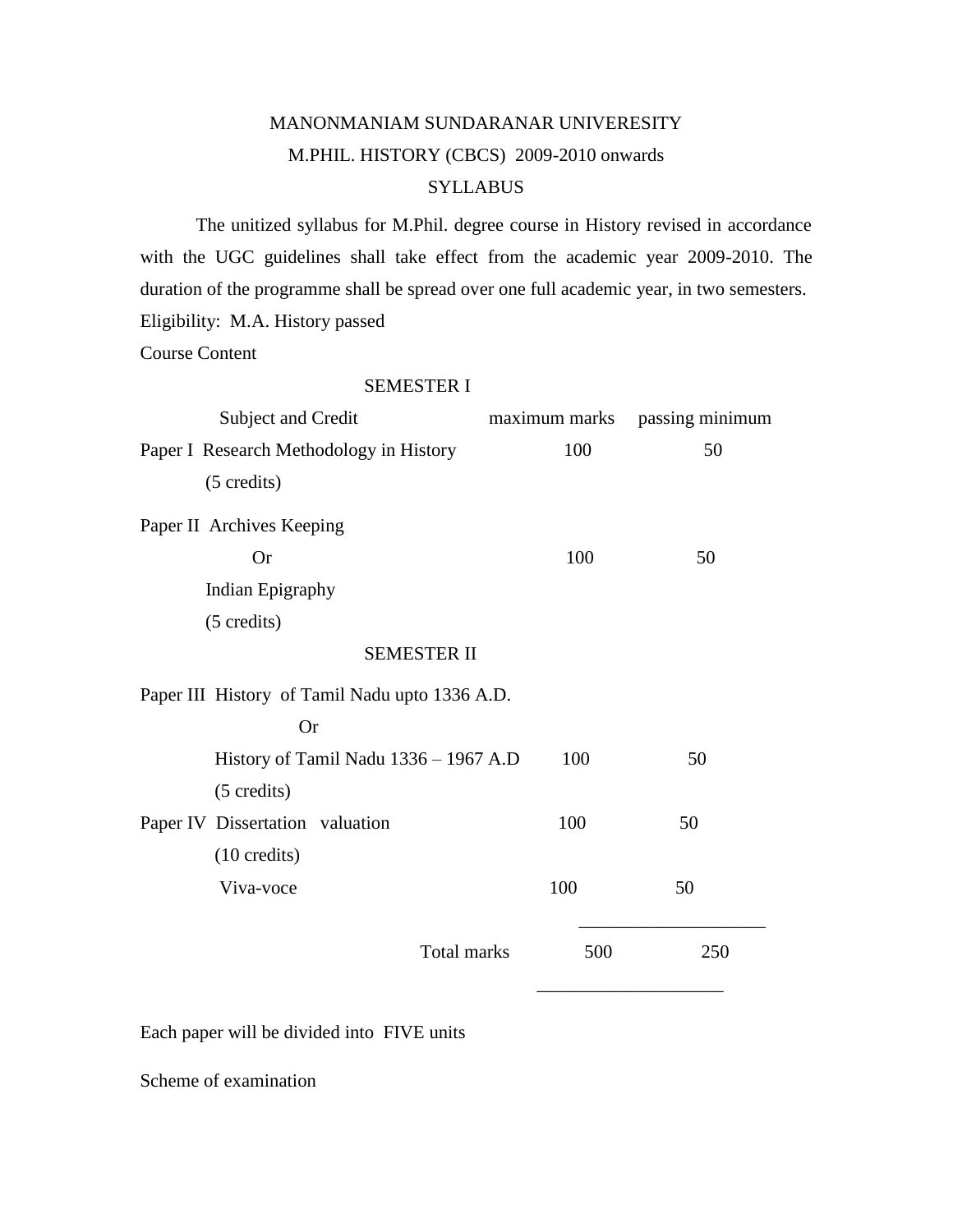Evaluation is based on continuous Internal assessment for 50% marks and end semester examinations for 50% marks

Internal assessment method

| 3 tests in each paper      | 30  | marks |
|----------------------------|-----|-------|
| 1 assignment in each paper | 10  | marks |
| 1 seminar in each paper    | 10. | marks |

- Passing minimum in each paper is 50% (internal 50% and External 50%)
- Class declaration will be as per PG norms
- Dissertation will be valued by an external examiner as wells as the guide for 50% each

| $\bullet$ Viva-voce | Guide                    | 50 marks       |
|---------------------|--------------------------|----------------|
|                     | <b>External Examiner</b> | 50 marks       |
|                     | Passing minimum          | $50/100$ marks |

Question paper pattern

SECTION A  $(5 x 5 = 25$  marks)

Answer the following questions not more than 250 words each

All questions carry equal marks

| Question |
|----------|
| 1 or 2   |
| 1 or 2   |
| 10r2     |
| 1 or 2   |
| 1 or 2   |
|          |

```
SECTION B (5 x 15 = 75 marks)
```
Answer the following questions not more than 1000 words each

All questions carry equal marks

| 1              | 1 or 2 |
|----------------|--------|
| 2              | 1 or 2 |
| 3              | 1 or 2 |
| $\overline{4}$ | 1 or 2 |
| 5              | 1 or 2 |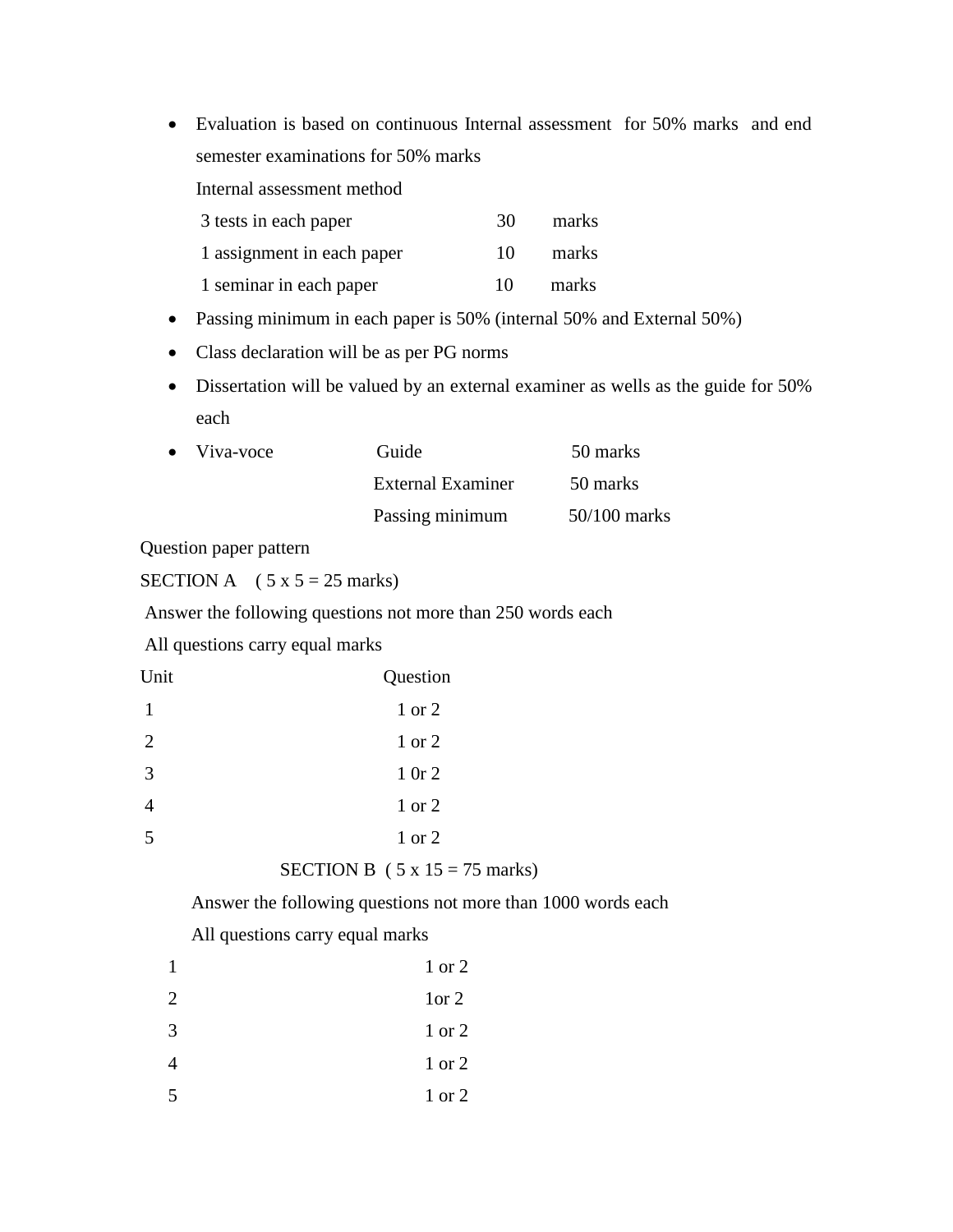## Paper I - Research Methodology

- Unit I : Sources of History Historical Evidences Archeological Evidences -Physical Remains Traditions - Written Accounts - Legends and Ballads - Literary Evidences - Sources of Ancient History - Medieval and Modern History.
- Unit II : Historical Methods Techniques and Methods Forms and Types -Selection of Problems - Requirements for thesis - Hypothesis.
- Unit III: Research Design Research proposal requisites for investigation -Bibliographic Method - Recording evidences - Card File – Criticism : External and Internal Criticism.
- Unit IV: Organisation of Research work Fact and Synthesis Interpretation and Reasoning - Emphasis - Exposition and Style - Quotations - Statistical Methods - Objectivity and - Subjectivity.
- Unit V: Presentation of Thesis Order of presentation Foot Notes Abbreviation - Glossary - Dates and Figures - Bibliography - Appendices.

## BOOKS FOR REFERENCES:

| 1. Floude J.A.           | - Scientific Method Applied to History |
|--------------------------|----------------------------------------|
| 2. Mill J.S.             | - Dissertations and Discussions        |
| 3. Nilakanda Sastry K.A. | - Historical Method                    |
| 4. Rajannan B.           | - Fundamentals of Research             |
| 5. Rajayyan K.           | - History: Theory and Method           |
| 6. Renier G.J.           | - History, its Propose and Method      |
| 7. Satish K. Bajaj       | - Research Methodology in History      |
| 8. Sharma B.A.V.         | - Research Methods in Social Sciences  |
| 9. Subramanian N.        | - Research Methodology                 |
| 10. Thompson J.W.        | - A History of Historical Writing      |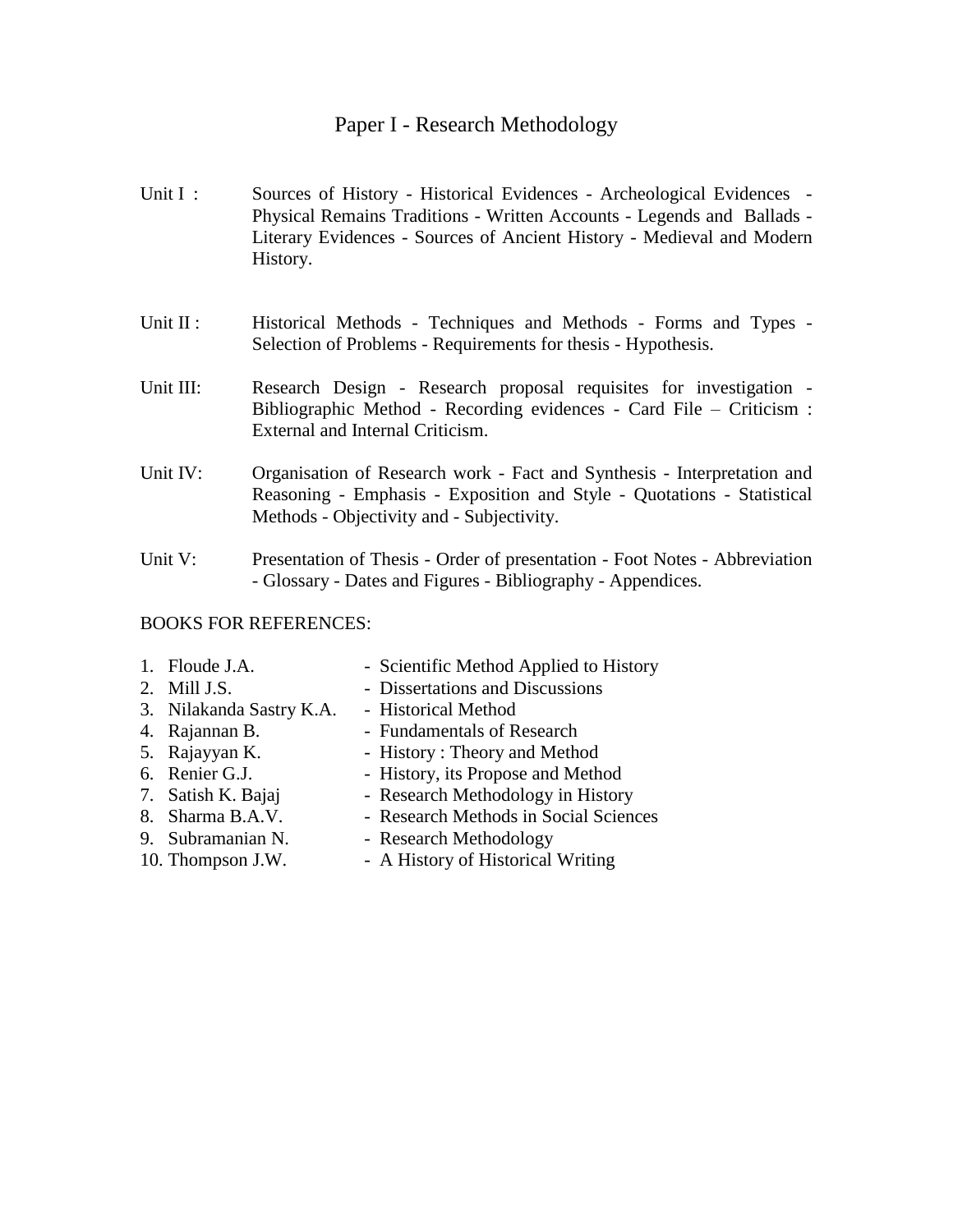## Paper II - ARCHIVES KEEPING

| Unit I   | History of Archives keeping - Ancient, Medieval and Modern Europe -<br>and India.                                                                   |
|----------|-----------------------------------------------------------------------------------------------------------------------------------------------------|
| Unit II  | Creation of Archives - Establishment of Archives and Library –<br>Organisation of Archives – Preservation of Archives : Methods of<br>Preservation. |
| Unit III | Functions of Archives – Uses of Archives - Historical, Administrative<br>and Intellectual values.                                                   |
| Unit IV  | Administration of Archives - National Archives - Tamilnadu Archives.                                                                                |
| Unit V   | National Archives of India – Tamil Nadu Archives – Private Archives.                                                                                |

## BOOKS FOR REFERENCE

| 1. | Baliga, B.S.        | - Guide to the records preserved in the Madras |
|----|---------------------|------------------------------------------------|
|    |                     | Record Office.                                 |
| 2. | Schallenberg, T.R.  | - Modern Archives – Principles and Techniques. |
| 3. | <b>Salien Ghose</b> | - Archives in India.                           |
|    |                     |                                                |
| 4. | Sundara Raj, M      | - Manual of Archives Systems and the World of  |
|    |                     | Archives.                                      |
| 5. | Thiagarajan, J.     | - Archives Keeping.                            |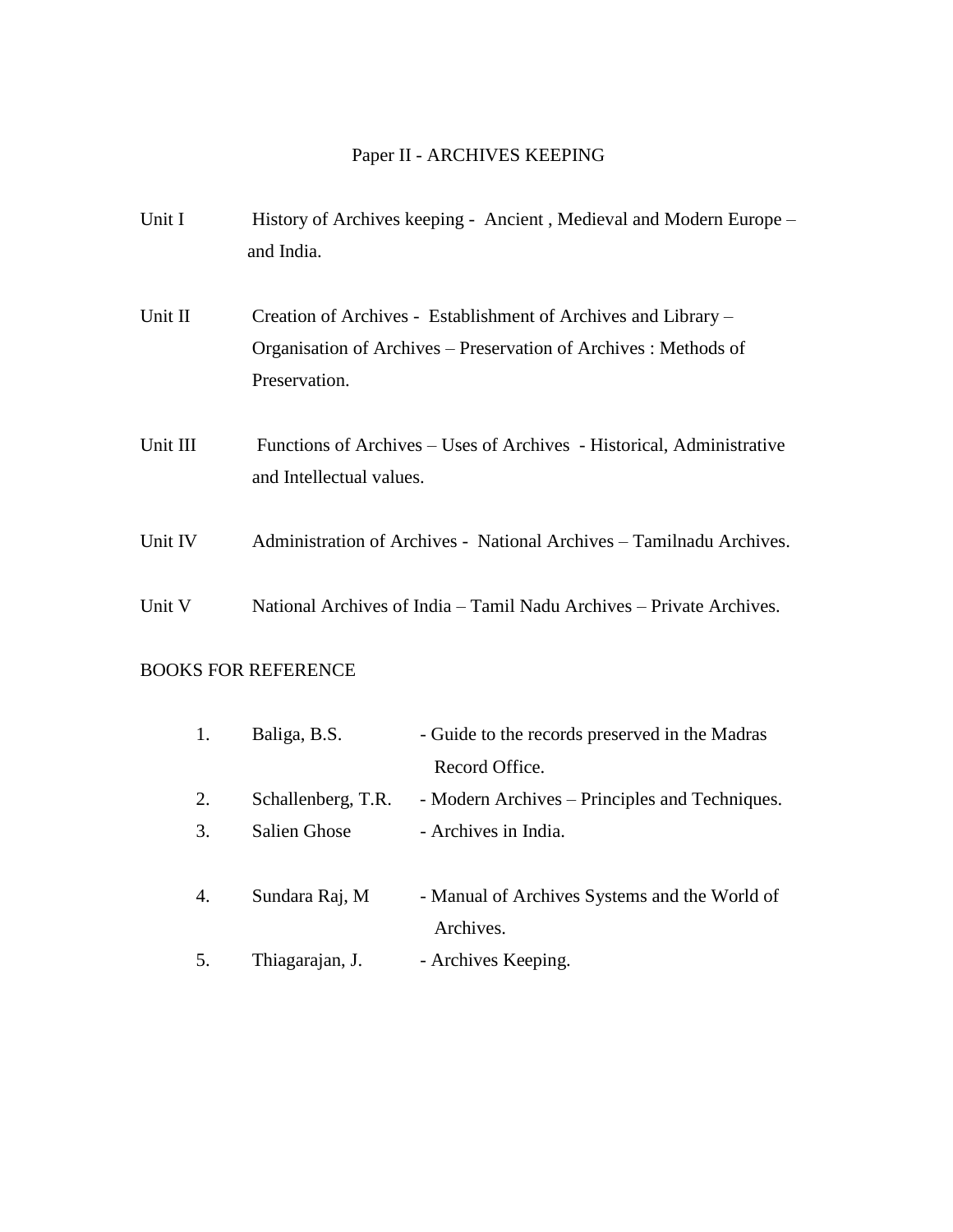#### Paper II INDIAN EPIGRAPHY

Unit I:

Epigraphy: Scope and purpose – Importance of the study Epigraphy and Allied subject – Epigraphists: James Prinsep – Buhler – Hultzsch – K.G. Subramonia Aiyar – T.A. Gopinatha Rao – Rangacharya – Natesa Sastri – Krishna Sastri - V. Venkayya – K.V. Ramesh

Unit II:

Evolution of Scripts and forms of writing: Theories: Egyptian – Sumerian – Chinese – Greek – Indian Graffiti – Cuneiform – Linear – Pictographic – Hieroglyphics Brahmi: Asokan Brahmi: Tamizhi – Grantha: Vatteluthu:

Unit III:

Writing materials and kinds of inscriptions: Bark of Trees – wood – skin of Animals – Claylets – Potteries – Leaves Papyrus & Palm leaves, – Rocks - Seals Copper – Plates. Kinds of Inscriptions: Religious, Donative – Commemorative. Deciphering Techniques Eye-copying-Estempage – Facsimile – Photographs  $\&$ Photocopying.

### Unit IV

Eras and Historical values: Dating methods : Saka Era – Kali Era – Vikrama era – Kollam Era. Value of inscriptions –Historical, Political, Social, Economic, Religious, Cultural and Literary – Meykirthis – Value of the Study of Inscriptions

Unit V

Forms and contents of select inscriptions:

- 1) Kudumiyanmalai music inscriptions
- 2) Velvikudi copper plates
- 3) Pallamkovil copper plates
- 4) Parthibasekarapuram copper plates
- 5) Nibandakarar inscriptions of Raja Raja I
- 6) Uthiramerur and Manur inscriptions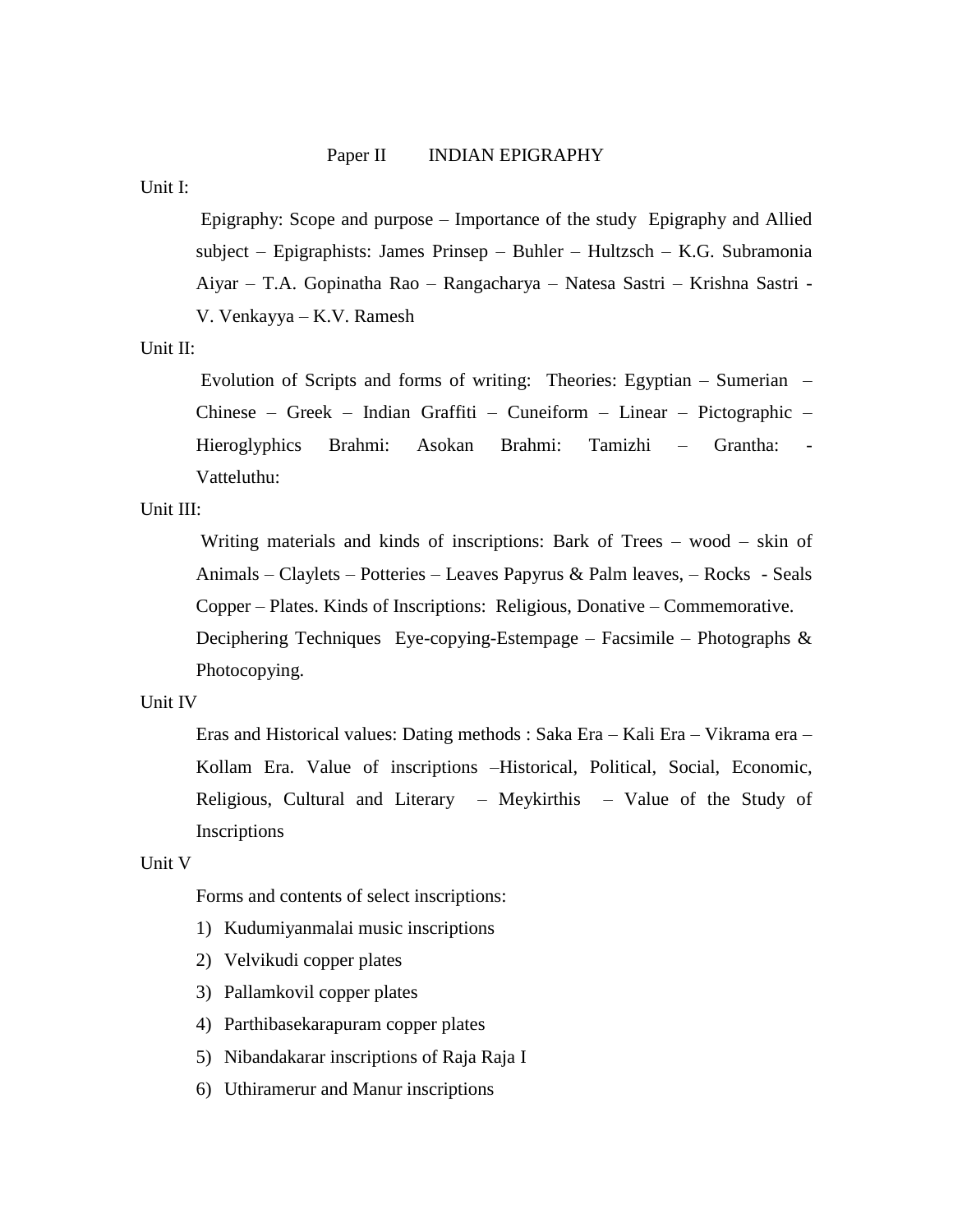Books for Reference:

- 1. Buhler, Indian Paleography
- 2. Gurumurthy,S, Deciphering the Indus Script.
- 3. Mahadevan, Iravatham, Early Tamil Epigraphy: From the Earliest Times to the Sixth Century A.D.
- 4. Mahalingam, T.V., Indian Palaeography
- 5. Subrahmanyan, N apnd Venkataraman, R. Tamil Epigraphy
- 6. Subramanyan, T.N. South Indian Temple Inscriptions, Vol. II, Part II,
- 7. –do- , Ten Pandya Copper Plates
- 8. –do- , Thirty Pallava Copper Plates, Chennai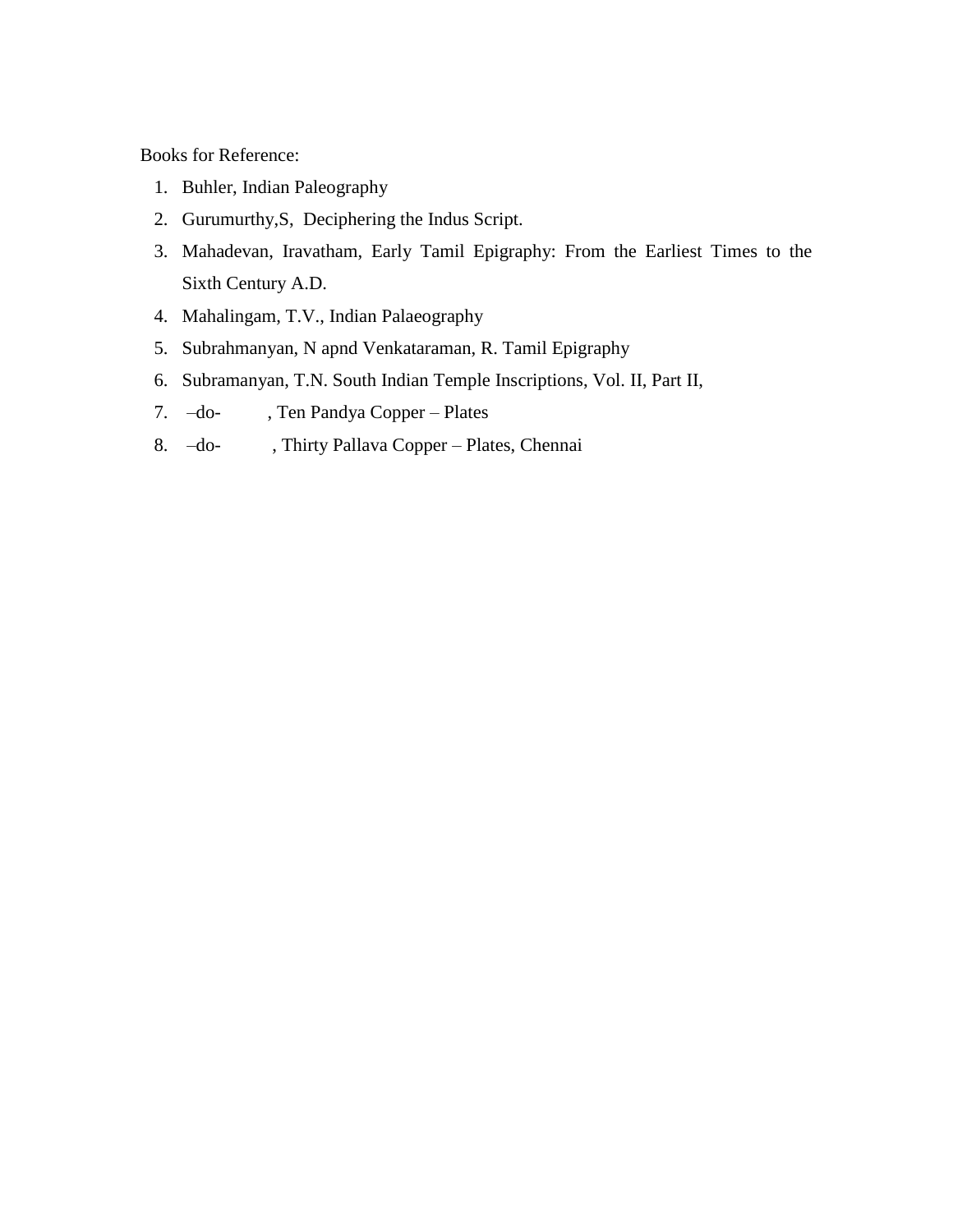## Paper III - HISTORY OF TAMIL NADU UPTO 1336 A.D.

- Unit 1 Pre-Historic Tamilaham : Geography its impact prehistoric sites Palaeolithic – Microlithic – and Megalithic cultures – pre historic Tamils and Romans.
- Unit 2 Early Tamilagam : Sangam literature Cheras Cholas Pandyas administration - society – trade and commerce – military, religion – Kalabhras.
- Unit 3 Pallavas and First Pandyan Empire : Theories about the origin of the Pallavas – Political History – Administration, Society – religion – literature – art and architecture – Bhakti movement – Alwars – Nayanmars – Bhakti literature – political history of the I Pandiyan empire, society – religion.
- Unit 4 Age of Imperialism: Imperial Cholas political history including Chalukya Cholas – Territorial expansion – Administration - Society – religion - Art and Architecture – literature – temple administration – Pandyas – political history – society - religion - administration – Art and Architecture – Marco Polo's observation.
- Unit 5 Political Confusion : Civil War in the Pandya Country its impact Muslim intervention – Dislodging of Tamil powers – economic and social dacay - religious fervour - emergence of Madurai Sultanate – its rule and impact – Kumara Kampana and the Sultanate of Madurai.

## BOOKS FOR REFERENCE:

- 1. Alasiar, J., Military System of the Early Tamils.
- 2. Appadurai, A.,Economic condition in South India (1000-1500 A.D) Vol.I & II.
- 3. Chempakalakshmi, R., The State in Pre-Colonial South India.
- 4. Gopalan, R Pallavas of Kanchi.
- 5. Hanumanthan, K.R., Untouchability in Tamil Nadu.
- 6. Krishnaswami Aiyangar S., Some Contributions of South India to Indian Culture.
- 7. Kanaka Sabhai Pillai, V., The Tamils 1800 Years Ago.
- 8. Karashima R. Noboru ; South Indian History and Society.
- 9. Mahalingam, T.V., Readings in South Indian History.
- 10. Meenakshi, C., Administration and Social life under the Pallavas.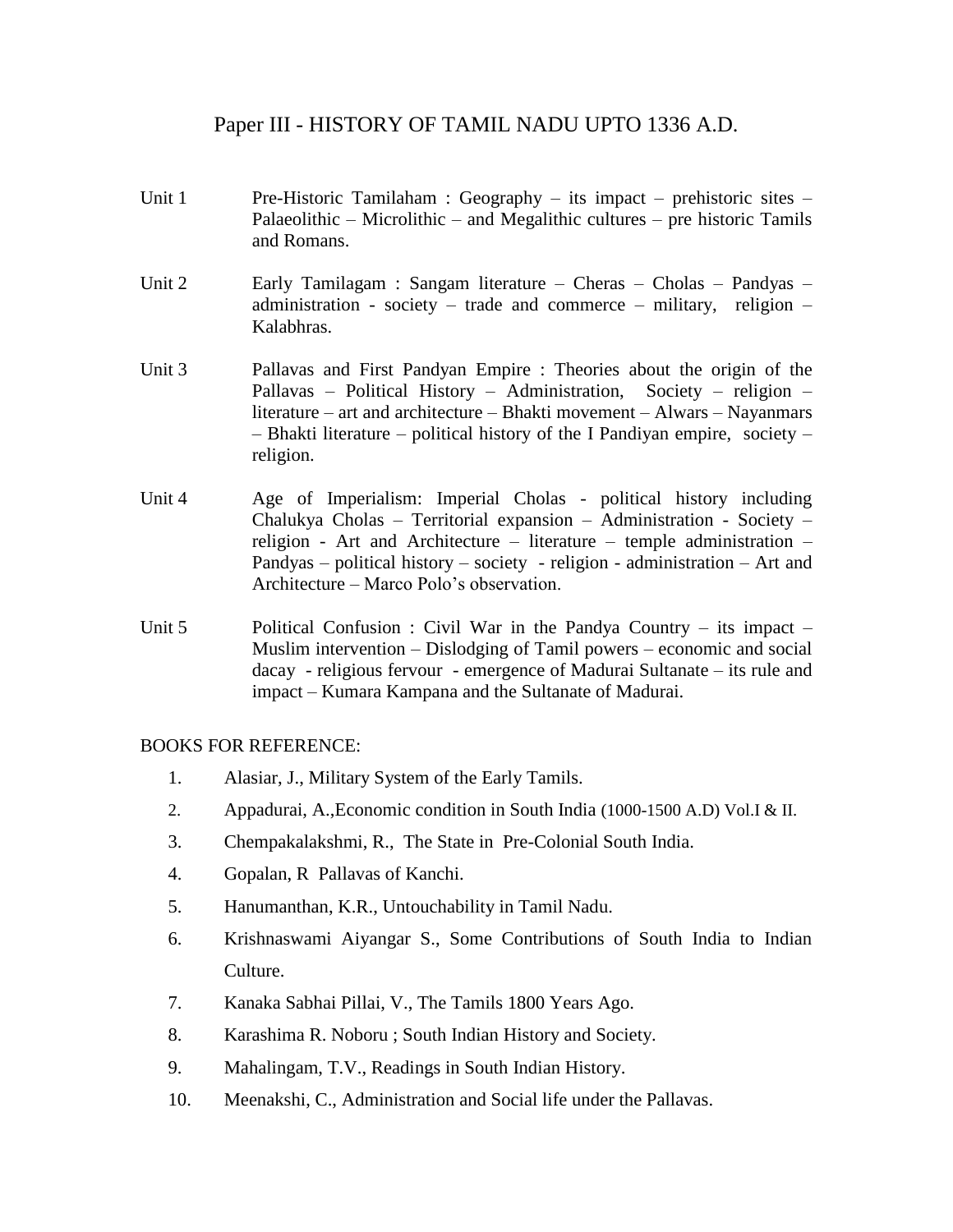- 11. Nilakanda Sastri, K.A. The Colas.
- 12. do , The Pandyan Kingdom.
- 13. do, History of South India.
- 14. do, Development of Religion in South India.
- 15. do, Foreign Notices of South India.
- 16. Rajayyan : History of Tamil Nadu (part I)
- 17. Sadasiva Pandarathar, T.V., Pandyar Varalaru.
- 18. Subramanian N, Sangam Polity,
- 19. do , History of Tamil Nadu upto 1336.
- 20. Srinivasa Iyangar : The History of the Tamils.
- 21. Shesha Iyar, K.G., The Chera Kings of the Sangam Age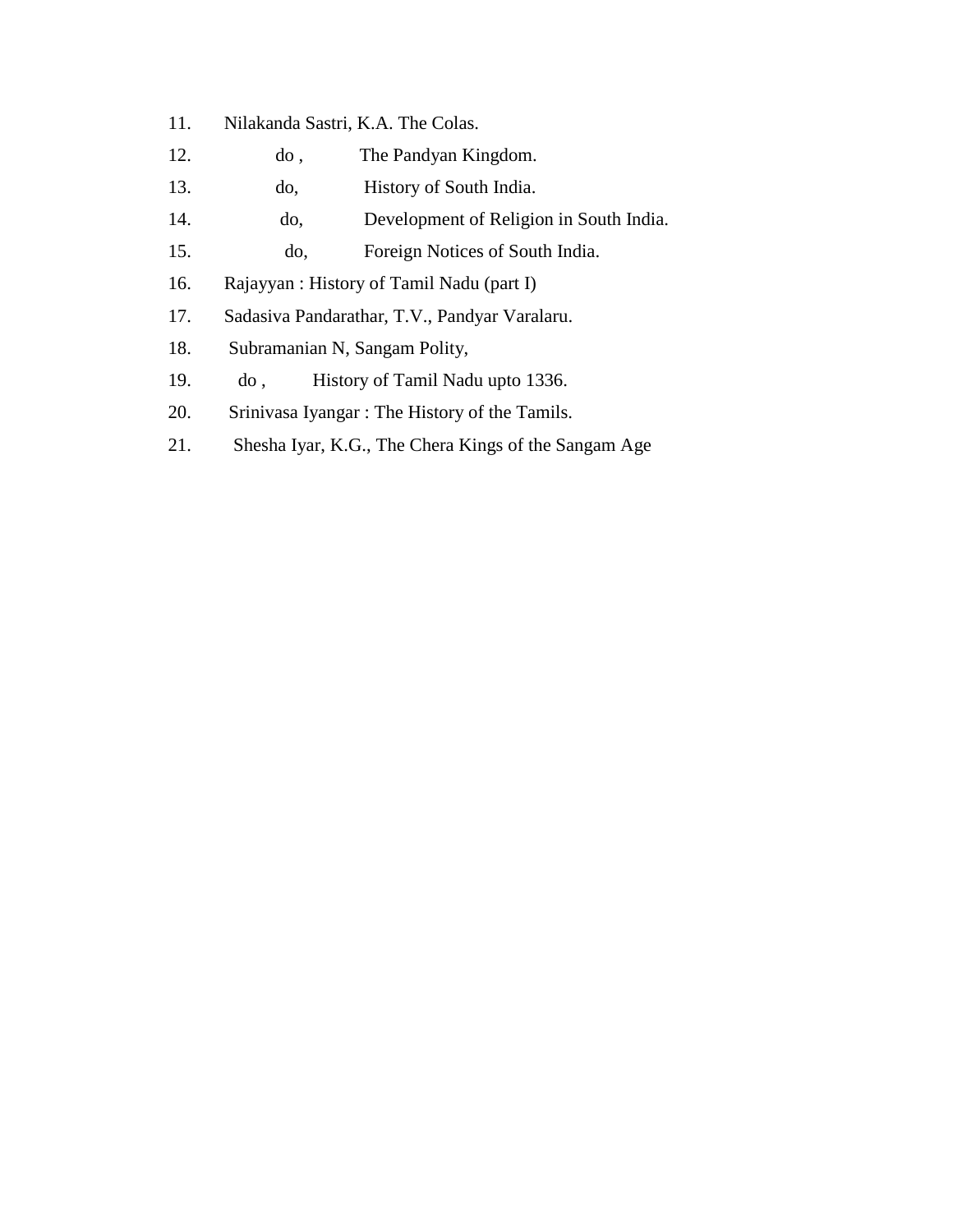## Paper III - HISTORY OF TAMIL NADU 1336 - 1967A.D.

- Unit 1 Vijayanagar Rule in Tamil Nadu : The Three Nayak Kingdoms Madurai, Tanjore and Senji – administration – society – religion – Christianity – John De Britto – Beschi, Robert De Nobili, cultural growth – art and architecture.
- Unit 2 The Nawabs and the Marathas : Arcot Nawabs political conflicts with the Nayaks – administration – society and religion – Maratha power in Tanjore – Political History – society – religion culture – education – Christianity.
- Unit 3 Tamil Nadu under the Poligars : Poligari System, Kaval System, Military System, Kattabomman – The British – repressive measures – abolition of Poligari System – introduction of Zamindari System – merits and demerits – Sethupathis of Ramanathapuram.
- Unit 4 South Indian Rebellion and British Maruthu Brothers Vellore Mutiny Tamil Nadu under the British – growth of education – Christianity and education – religious movements – Ramalinga Adigal – Muthu Kutti Samigal.
- Unit 5 Modern Tamil Nadu : Freedom Movement in Tamil Nadu Congress Party – Maniyachi incident – Non Co-operation Movement – Justice Party – Civil Disobedience Movement, Quit - India Movement – Salt Satyagragha - E.V.R. and Dravida Kalaham, V.V.S. Ayyar, V.O.C., Rajaji – Satyamurthi – Tamil Nadu after Independence, Congress Administration – welfare measures – Kamaraj – his administration.

#### BOOKS FOR REFERENCE

| 1. | Alasiar, J (ed)     | : Christianity in South India     |
|----|---------------------|-----------------------------------|
| 2. | do                  | : Aspects of South Indian History |
| 3. | Chandra Babu, B. S. | : Social Protest in Tamilnadu     |

or